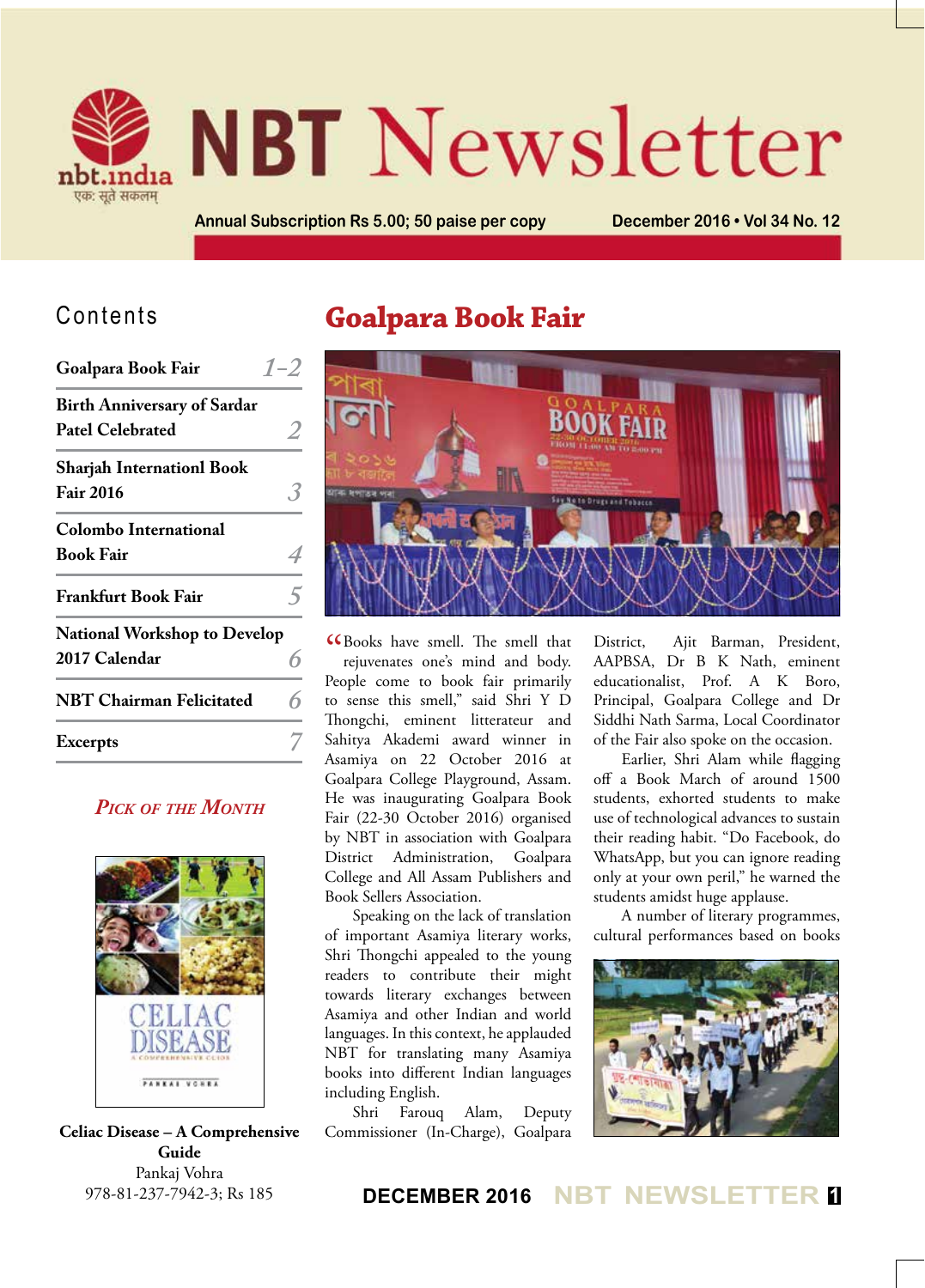and reading habit and competitions for children marked the nine-day Fair where around 100 stalls of 40 publishers and booksellers from various parts of the country attracted a steady stream of booklovers from in and around Goalpara.

Conversations with eminent writers, poets meet, panel discussions on issues concerning literature, folk music, media, film and theatre and popular science writings drew a large crowd. Eminent writers, cultural activists and journalists of Assam that took part in the literary programmes during the Fair include Phanindra Kumar Dev Choudhury, Anuradha Sarma Pujaree, Atanu Bhattacharya, Dharitri Deka, Barindra Kumar Sarma, Dinesh Chandra Goswami, Amulya Sarma, Ratan Chandra Bhattacharya, Nayan Prasad, Naren Patgiri, Saponjyoti Thakur, Mrinalkanti Medhi, Jaba Chakraborty, Tarali Sarma, Kamal Goswami, Uday Kumar Sarma, Dhruva Kumar Talukdar, Kamal Kumar Jain,





Dwijen Kumar Das, Debananda Bhattacharya, Pratim Barua, P J Barua, Mrinal Talukdar, Naba Thakuria, Utpal Barpujari, Sanjib Hazarika, Bitopan Borbora, Dilip Sarma and Rita Chowdhury.

With the participation of large number of children from schools and colleges like Sainik School, Goalpara, Sankardev Sishu Vidya Niketan, Kendriya Vidyalaya, Goalpara, Jawahar Navodaya Vidyalaya, Dudhnoi, Bikali College, Dhupdhara, Nrityangana, Bangaigaon College and Goalpara College gave the Fair a festive atmosphere. The children participated in various competitions

> like Sit and Draw, Letter Writing, Story-telling, Recitation, Spelling Bee, Quiz and Treasure Hunt Competition. Prof. Basanti Ray Dutta coordinated the children's activities with great élan.

Every evening the Fair paid rich tributes to some eminent personalities of the area who contributed immensely to the literary, social and cultural arena of Assam. These included Anukul Nath, Rajen Rabha, Dr Kamaleshwar Goswami, Asraful Haque, Pratima Barua Pandey and Jiten Deka, Nileswar Brahma, Ambika Charan Choudhury, Nripen Barua, Sisir Kumar Medhi, Dhirendra Narayan Singha and H. Jotdar. This was a unique endeavour on the part of the organisers to apprise today's generation about the life and times of these personalities.

The Fair came to an end with a cultural programme based on the folk performing traditions of various communities of Assam. Earlier, eminent educationists Khagendra Prasad Deka, Uttam Chandra Sarma, and Amiya Kumar Boro spoke in the Valedictory and Award Distribution Ceremony as Guests of Honour.

The Fair was coordinated by Shri Deep Saikia, Asamiya editor of the Trust.



# **Birth Anniversary of Sardar Patel Celebrated**

On the occasion of the 141st birth anniversary of Sardar Vallabhbhai Patel, a talk on the 'Role of Sardar Vallabhbhai Patel in National Integration' was organized at Darshanam Central Park Auditorium, Vadodara, Gujarat on 5 November 2016. The programme was organized in association with Kamlashankar Foundation, Vadodara.

Prof. Hari Desai, well-known academician and journalist was the chief guest on the occasion. In his keynote address, he brought to light various qualities of the remarkable personality,



who played a significant role in the freedom struggle of India. He also talked about the role that Sardar Patel played in unifying the princely states of India to form a united, independent India.

Earlier, Dr. Pradeep Pandya, Chairman, Kamlashankar Foundation welcomed the guests.

The programme was coordinated by Shri Bhagyendra Bhai Patel, Gujarati Editor, NBT.



#### **<sup>2</sup> NBT NEWSLETTER DECEMBER 2016**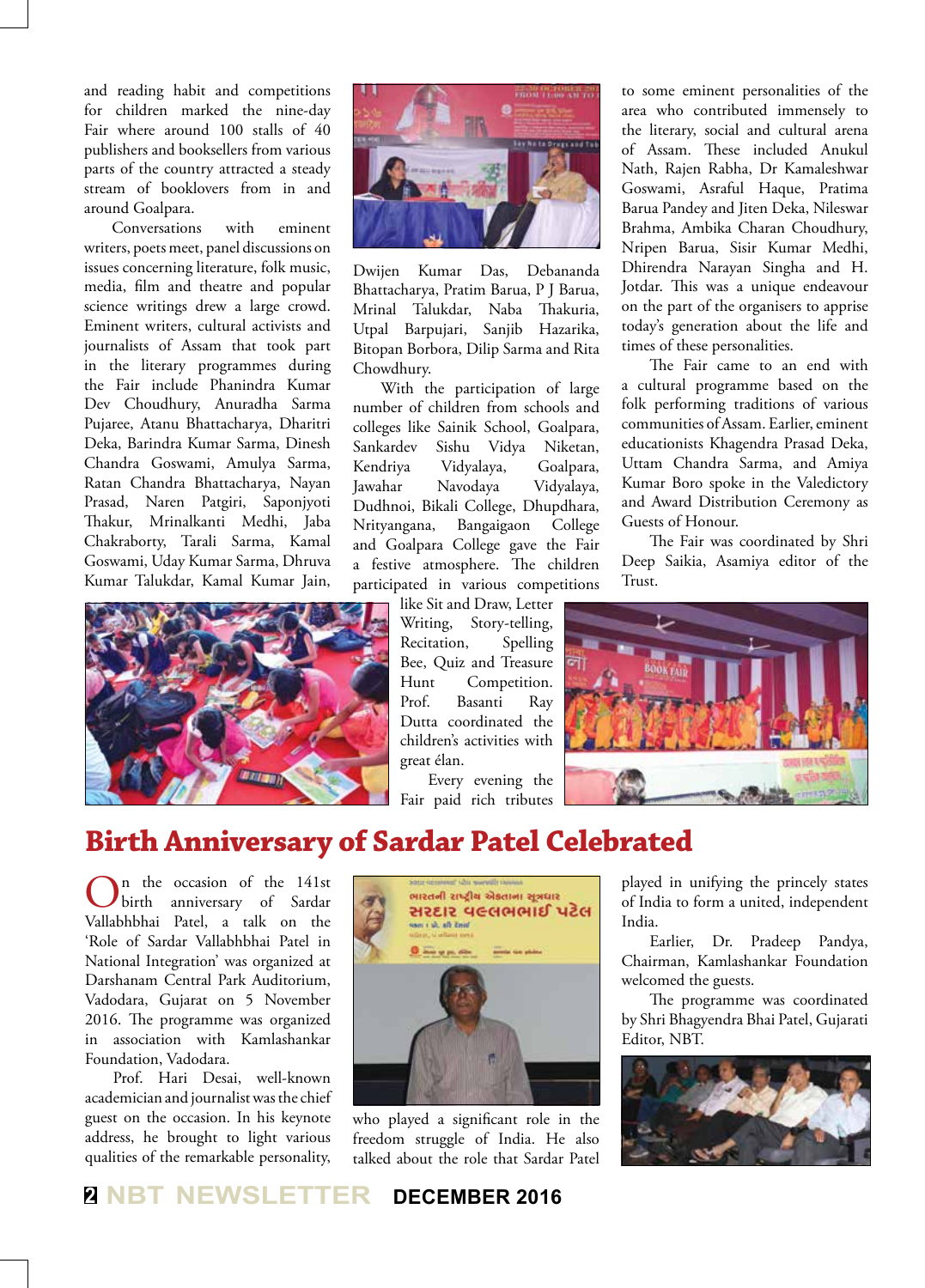# **Sharjah International Book Fair 2016**

The NBT participated at the 35th Sharjah International Book Fair (SIBF), which was held from 2 to 12 November 2016 at the Sharjah Expo Centre.

His Highness Sheikh Dr Sultan Bin Muhammad Al Qasimi, Member of the Supreme Council and Ruler of Sharjah, opened the 35th edition of SIBF, themed

'Read More'. In his keynote address, HE Ahmed Bin Rakkad Al Ameri, Chairman of Sharjah Book Authority (SBA), highlighted the importance of the fair and its influence on culture in the UAE, the Arab region and the wider world.

He also honoured the winners of SIBF Awards 2016, which included the 'Sharjah Award for an Emirati Book', the 'Sharjah Award for the Best Arabic Novel', the 'Sharjah Award for the Best International Book' and the 'Sharjah Publisher Recognition Award'.



Sharjah.

Each year, SIBF brings together hundreds of government and semigovernment organisations, publishing<br>houses, distributors, booksellers. houses, distributors, booksellers, e-publishers, rights agents, cultural institutions, public libraries, research centres, publishers' associations, university libraries, media and producers of literary and educational aids, including maps, audio recordings and videos.

The 11-day Fair saw the footfall of more than 2.31 million visitors,

community helping to create a buzz around the fair that was evident through the prevalence of its hashtag '#SIBF2016,' recorded more than one billion impressions in English and Arabic.

An array of cultural personalities and media celebrities participated at SIBF 2016, including renowned Egyptian actor Ezzat Al Alaili,

Algerian poet and novelist Ahlam Mosteghanemi, Saudi poet Dr. Mohammed Al Muqrin, Palestinian poet Ibrahim Nasrallah, Iraqi researcher and writer Rasheed Al Khyoun, International relations expert Dr. Parag Khanna, Bollywood actors Shatrughan Sinha and Shilpa Shetty, and Indian film actor and producer Mammootty, and the Indian celebrity chef Maria Goretti. Famous authors taking part included Cassandra Clare, writer of *The Mortal Instruments* fantasy novels and Eric Van Lustbader, *New York Times* 



In addition, a AED 2 million Sharjah Translation Award was launched, titled 'Turjuman,' an international award in translation and authorship to be run by SBA.

The United Nations Educational, Scientific and Cultural Organisation (UNESCO) was this year's SIBF Guest of Honour in recognition of its efforts in promoting education and culture in countries affected by war, conflict and natural disasters. UNESCO presented various activities at the fair in recognition of its shared interests with

with the volume of book sales reaching AED 176 million, the highest ever in its three-and-a-half decade history. Hosting 1,681 publishing houses from 60 countries with approximately 1.5 million titles on display, SIBF 2016 presented an array of sessions hosted by its Kids Activities programme, Cultural Activities programme, Cultural Café, Cookery Corner and Social Media Café.

More than 600 school visits were a feature of SIBF 2016, with the total attendance from all segments of the bestselling author who has penned 10 of The Bourne Series novels.

The SIBF will be moving to a new venue to facilitate a capacity increase that will take it from the 25,000 metre floor space that it has occupied to one of 60,000 metres.

The NBT India facilitates the participation of Indian publishers at SIBF by providing them with subsidy on the discounted rental rates offered by SIBF to the publishers participating through NBT, keeping in view the long relationship between NBT and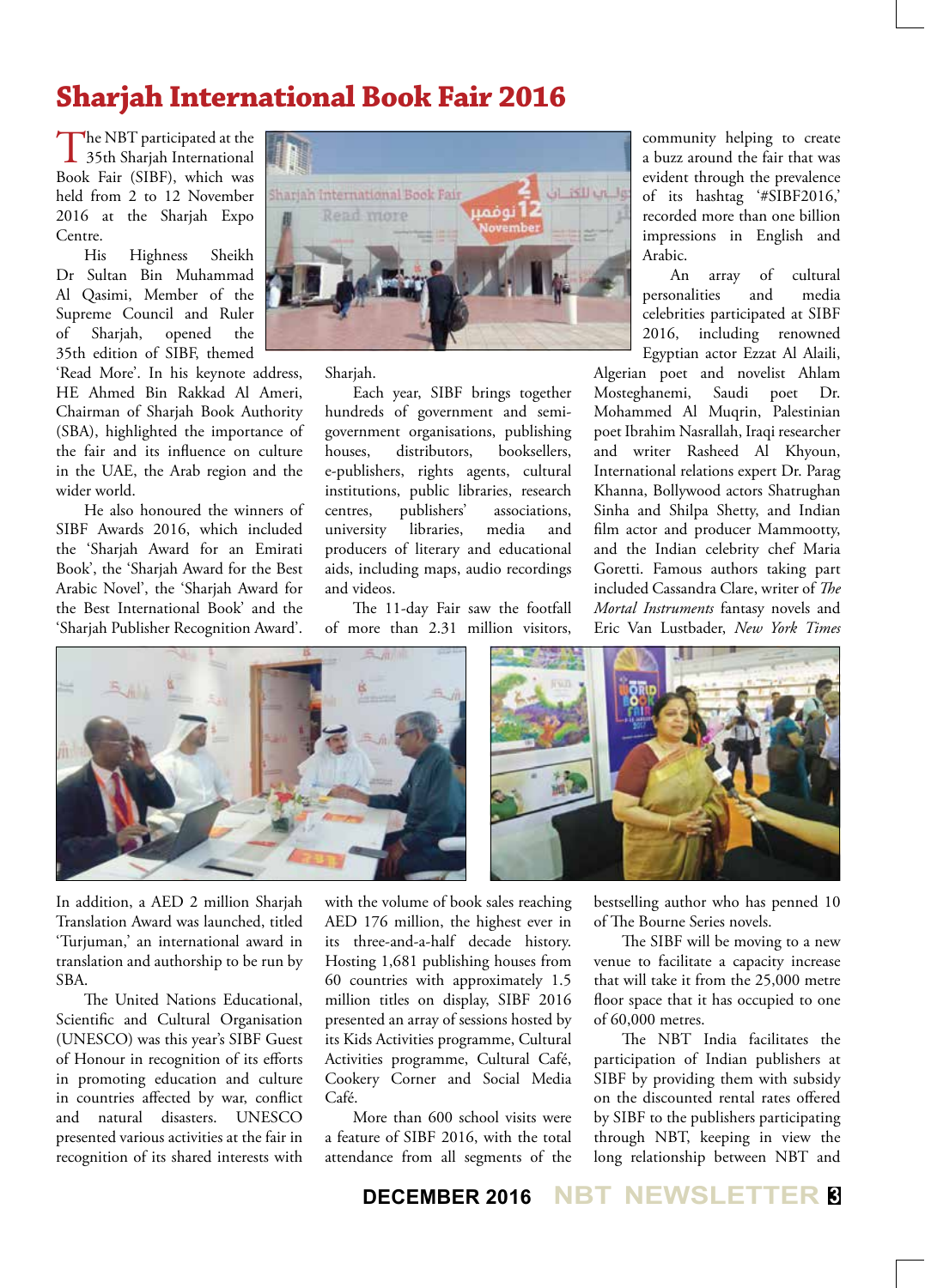

SBA where each participates in the respective book fairs and promotes the publishing industry and book reading. This year NBT had facilitated the participation of 30 Indian publishers at the Fair.

The NBT stall had a display of about 350 books from NBT as well as other Indian publishers across the country. The Indian Pavilion was inaugurated by Ms Deepa Jain, HOC and Consul, at the Consulate General of India, Dubai. The NBT stall was visited by a number of media persons, visitors, school children, teachers, celebrities and book lovers.

Shri Baldeo Bhai Sharma, Chairman NBT met HE Ahmed Bin Rakkad Al Ameri, Chairman of Sharjah Book Authority (SBA), and discussed about the India Pavilion at SIBF and how Indian Book industry can be projected at SIBF, since a majority of population in Sharjah and Dubai comprised Indians, who were the major buyers and visitors at SIBF. Shri Sharma

also met the Consulate General, Shri Anurag Bhushan at the CGI Dubai, and discussed the various NBT titles for Indian schools in Dubai and Sharjah, especially the recently-launced Param Vir Chakra series of NBT. Shri Sharma also held various meetings with media persons, SBA authorities as well as visitors to the Fair.

Shri Kumar Samresh, Deputy Director and Ms Kanchan Wanchoo Sharma, Assistant Director also represented NBT at the SIBF 2016.

#### **Colombo International Book Fair**

The 18th edition international Book Fair of Colombo was held at Sirimavo Bandaranaike Memorial Exhibition Centre and BMICH, Colombo, Sri Lanka from 16-25 September, 2016. Shri Gayantha Karunathilaka, Minister for Parliamentary Reforms & Mass Media, Govt. of Sri Lanka, inaugurated the Fair on 16th Sept. 2016. Noted children's book author and illustrator, Ms Kala Keerthi Sybil Wettasinghe

was the special guest on the occasion.

Literary workshops organised by the Writers Organization of Sri Lanka saw Sinhala and Tamil authors, poets and academicians conducting sessions on different aspects of Sri Lankan literature. Besides, a number of book release functions, seminars and cultural programmes were also



organized. The children's activities including reading sessions, creative workshops on drawing, among others engaged the young readers. Sampath Bank's 'Katapath Pawura', an initiative to promote poetry, had visitors writing poems in Sinhala and pinning them up on a wall.

Around 60 international and

150 local publishers participated in the Fair. National Book Trust, India participated in the Fair with over 220 titles in English, Hindi and Tamil languages. These included publication of 33 publishers from various parts of the country.

The NBT stall was visited by a large number of people including Dr M Sivaguru, SS(HOC); Snasri Nunayajzuka, translator and writer; scholars, teachers among others. Visitors to the

NBT stall showed keen interest in the books on Tagore and Mahatma Gandhi, educational books, Hindi learning books, books based on epics like *Ramayana* and *Mahabharata*, mythological books like *Panchtantra*, books on Buddhism, etc.

Shri Pathipaka Mohan, Telugu Editor represented NBT at the Fair.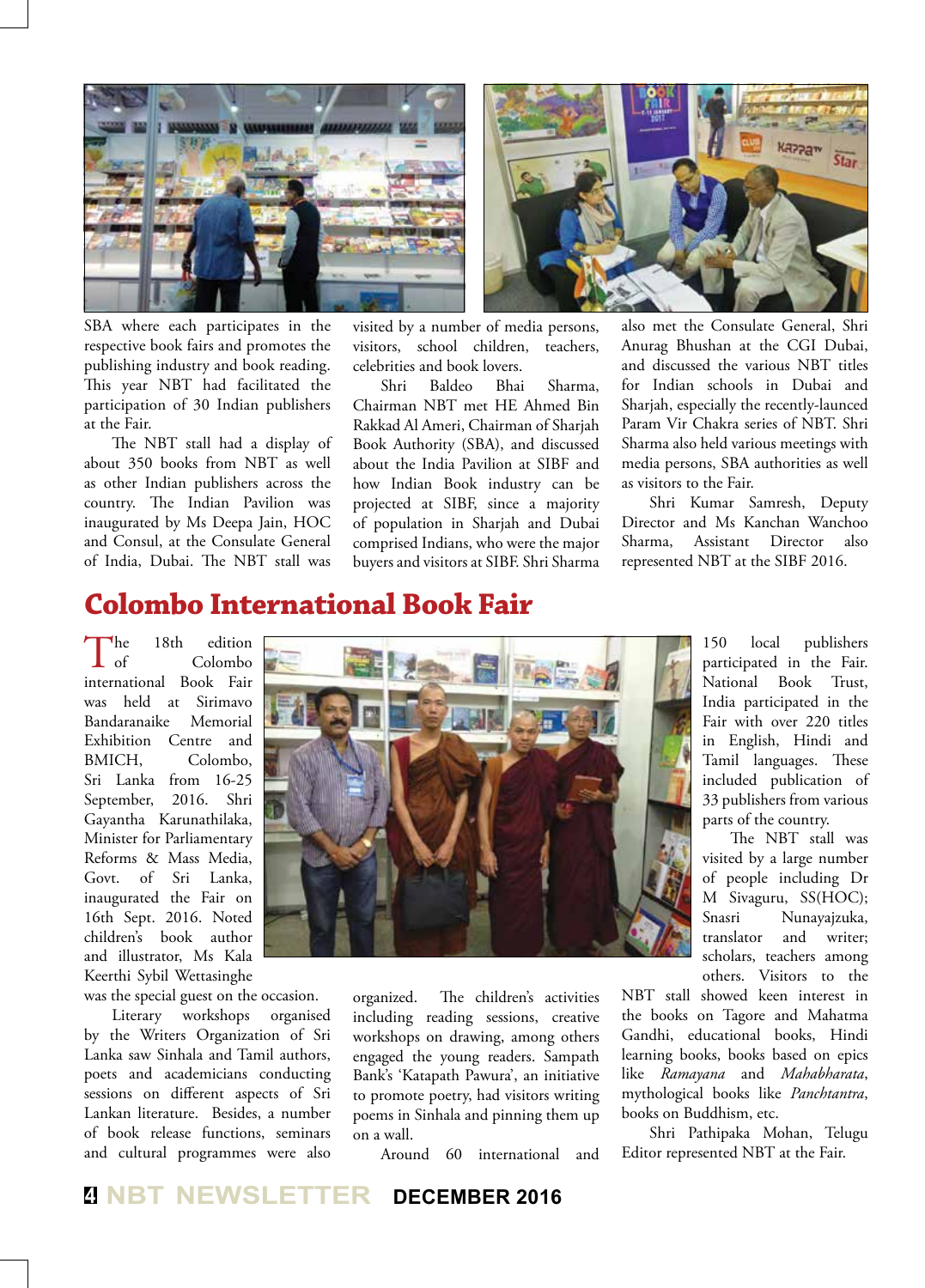# **Frankfurt Book Fair**

The biggest international trade fair for content, Frankfurt Book Fair was held at Frankfurt, Germany from 19-23 October 2016.

A specially designed India Pavilion put up by the National Book Trust, India was a major attraction at the Fair. The Pavilion was inaugurated by H.E. Mr. Gurjit Singh, Ambassador of India to Germany. Expressing his

happiness at the participation of NBT, the ambassador said that Frankfurt Book Fair being one of the biggest in the world is a good business opportunity for Indian publishers.

The India Pavilion displayed over 200 titles across disciplines in English and Hindi published by around 30 Indian publishers. The Pavilion was visited by a fair number of people and they showed keen interest in Indian books.

Dr Rita Chowdhury, Director, NBT India, who was present at the Fair had discussions with many publishers and delegates from various countries. She apprised them on the forthcoming New Delhi World Book Fair 2017. Sharing the importance of participating at the New Delhi World Book Fair 2017, she said that the Fair is an important gateway to sourcing contents from South Asia and offers good business opportunities for publishers. She also



informed them about other publishing activities of the Trust.

This year's Guest of Honour was Flanders & The Netherlands. The theme of the guest of honour was 'This Is What We Share' which reflected richness and depth of the Dutch language, literature and culture. More than 400 books translated from Dutch to German in various genres including novels and short stories, books for children and teenagers, non-fiction, poetry, plays and graphic novels were the major attraction at the Fair. Seventy Flemish and Dutch authors also participated in various literary programmes, readings, exhibitions among others held across the Germany. 'The Absent Room', 'The Cinema', 'The Opera', 'The Studio', 'The Bookshop' were the special features at the Pavilion.

THE ARTS+, a trade fair, conference and meeting place for the cultural and creative industry, was held for the first time during the book fair. Its

purpose is to exploit the potential of digitisation for the creative economy, and to develop new business ideas. Alongside an impressive range of exhibitors, an array of international artists, opinion leaders and industry experts showcased activities in such areas as museums and galleries, architecture and design and brands and agencies.

STM Frankfurt Conference 2016, devoted to 'Scholarly publishing 2020: Innovation beyond the curve;' 'The Weltempfang', a stage for cultural policy; Brussels meets Frankfurt; Business Club 2016: Inspiration! Networking! Business!; CEO Talks; 'A Book is a Film is a Game' – networking day for members of the book, film and games industries; Readings; Performances; Dutch cuisine; Global Illustration Award among others were the special highlights of the Fair. These activities attracted a number of visitors including readers, publishers, authors, literary agents and distributors where they explored the publishing industry and the new avenues that it is providing.

This year more than 7000 exhibitors from over 100 countries participated in the Fair.

Shri Debabrata Sarkar, Deputy Director (Art) also represented NBT at the Fair.



#### **DECEMBER 2016 NBT NEWSLETTER <sup>5</sup>**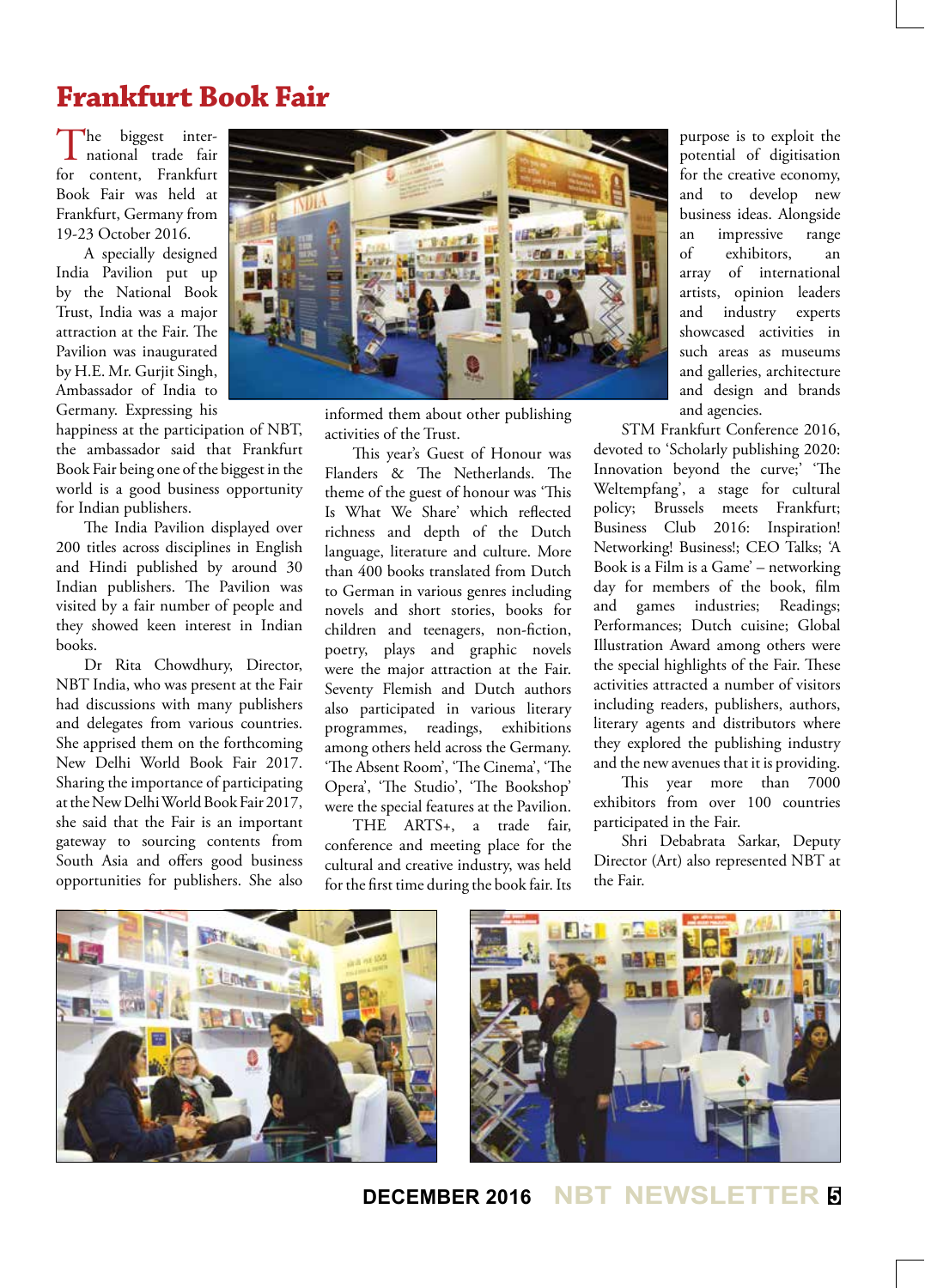## **National Workshop to Develop 2017 Calendar**

Tational Book Trust, India organized a five-day National Workshop to develop portraits of women saint, poets-philosophers of India for the NBT's 2017 calendar. The workshop was held from 21 to 25 November 2017 at NBT Conference Room, New Delhi.

Welcoming the guests, Dr. Rita Chowdhury, Director, NBT said, "The Trust has decided to

bring out calendar on women in order to understand the works and life of the ancient women personalities of India." She added, "We are proud of ancient women leaders from different fields. This calendar would help us to connect with our cultural heritage and empower women in India."

In his presidential remarks, Shri Baldeo Bhai Sharma, Chairman, NBT said that through this calendar, we are emphasizing on familiarizing readers with our rich philosophy in which women have contributed considerably.

In ancient times, women had a special place in the society and were regarded highly by the people. He hoped that it would be a landmark calendar.

Shri Vishnu Saxena, expert on ancient India was the chief guest on the occasion. He said that creating abstract things is a challenge for an artist.



Citing example of Gargi, a scholar of ancient times, he said that we do not have photographs of Gargi but we have to represent her. We need to know more about the personality and her philosophy by reading books on her. He also talked about different aspects of sketches.

Guiding the young participants of the workshop, Ms Alka Raghuwanshi, eminent painter said that a portrait is not just a photograph. It is something that an artist must be clued enough to see and perceive the personality. One must transcend the real and create persona through imagination.

Select students of Master of Fine Arts from various colleges across the country including Maharaja Sayajirao University, Baroda; Government College of Art & Craft, Agartala; Sir J J School of Art, Mumbai; College of Art, Delhi; Government College of Art and Craft, Calcutta; and Government College of Fine Arts,

Chennai will be developing paintings for the NBT calendar.

The 2017 Calendar will feature women personalities of ancient India who made their mark through their intellect, writings and debates and contributed to the development of Indian philosophy. As part of the theme presentation, 'Manushi—Writings on and by Women', at the forthcoming New Delhi World Book Fair 2017, the calendar will be an introduction to women writers and philosophers.

Shri Satish Kumar, Joint Director (Production) proposed vote of thanks. He informed that the works of the artists will also be displayed at the Theme Pavilion during New Delhi World Book Fair 2017.

> Shri Debabrata Sarkar, DD(Art) and Shri Kumar Vikram, English Editor coordinated the programme.

## **NBT Chairman Felicitated**

A Literary Meet was organized on 9 November 2016 evening in honour<br>
of Shri Baldeo Bhai Sharma, Chairman, National Book Trust, India by Utkal Sahitya Samaj, Cuttack, the oldest literary and cultural institution of Odisha since 1903. The programme was held at Shriramachandra Bhawan, a place of literary discourse for over more than hundred years. Prominent litterateurs, journalists, intellectuals and publishers of the state and the executives and members of Utkal Sahitya Samaj were present on the occasion. Addressing the gathering, Shri Baldeo Bhai Sharma, said that books have always been a part of our rich cultural heritage. Through ages they have ennobled our inner lives and thereby playing a pivotal role in continuing our heritage.



#### **<sup>6</sup> NBT NEWSLETTER DECEMBER 2016**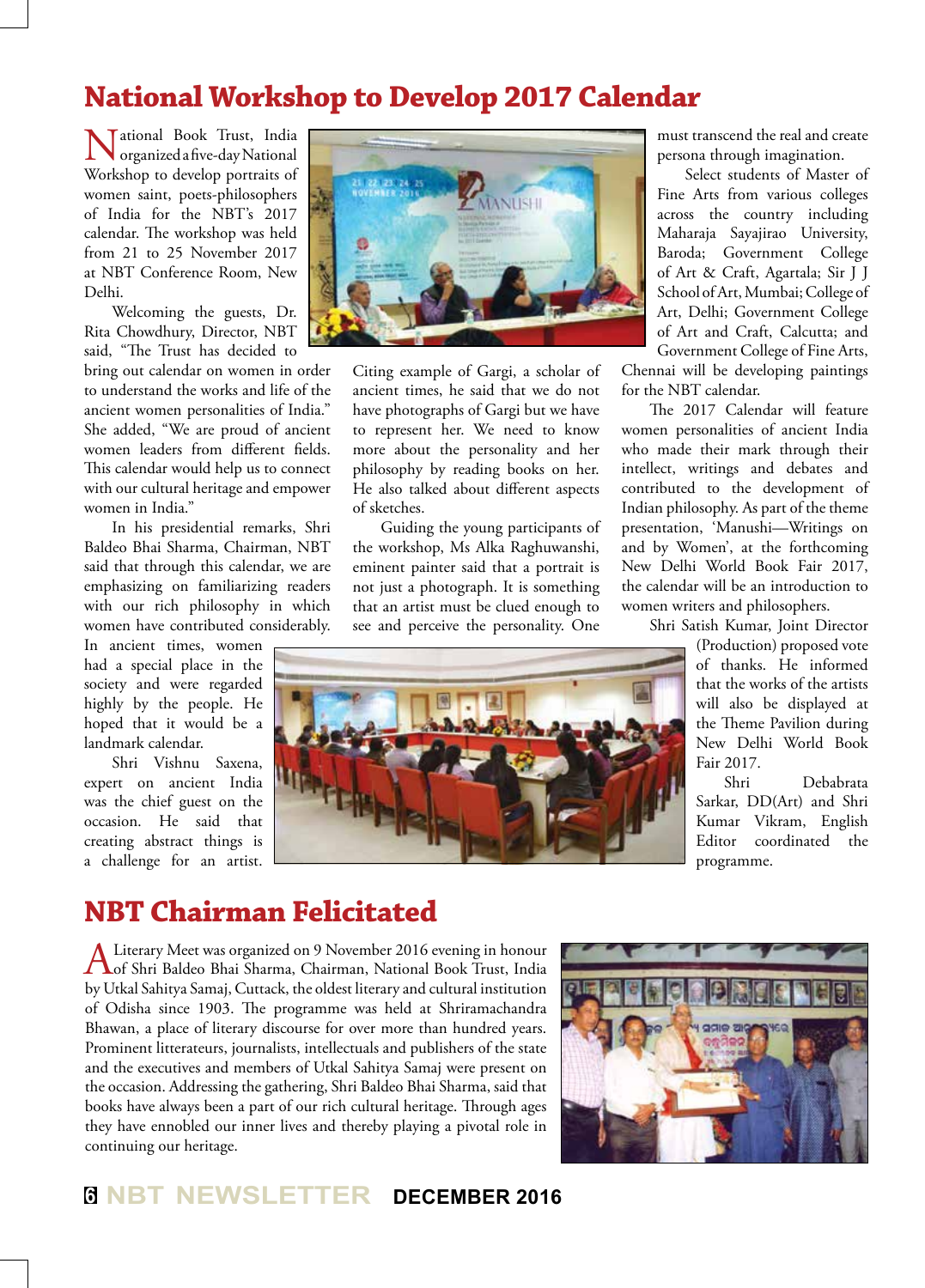#### **Excerpts**

NBT India has recently published a book titled *Celiac Disease: A Comprehensive Guide* written by Pankaj Vohra. Herein we reproduce an excerpt from the chapter 'Understanding Celiac Disease'. —*Editor*

The word Celiac (spelt as coeliac in some countries) is understood to be derived from the Greek word 'koelia', meaning abdomen. Though this condition was described by the ancient Greeks, the disease became more common about 40 years ago in Western nations. In India, celiac disease cases were reported in the 1960s but we really started 'seeing' the disease and diagnosing it more frequently only in the late 1990's and early 2000. Initially considered an essentially European disease, it is found in almost all parts of the world. In fact, today we are in the midst of a celiac disease epidemic! This condition has been previously referred to as sprue, celiac sprue, non- tropical sprue or gluten sensitive enteropathy.

Gluten was identified as the cause of celiac disease after the Second World War – where during the wheat famine, children with this condition seemed to do better when fed a primarily potato based diet. Though research since then has furthered the understanding of this disease, there is still much to be learnt about it; the most important gaps being, how to prevent it and treat it more effectively.

Celiac disease is a permanent (i.e. life-long) autoimmune, inflammatory disorder where ingestion of gluten results in damage to the intestinal lining. When gluten is ingested, the patients' immune response is activated and the intestinal villi get damaged, resulting in nutritional deficiencies and many other associated conditions.

Gluten is a storage protein found in several grains. However, due to its varying 3 dimensional structure, its propensity to induce an immune reaction varies. Gluten found in the three grains—wheat, barley and rye is antigenic and responsible for the

development of celiac disease. About 5-10% of the celiac disease population also reacts to the storage protein found in oats in the same way as it does to gluten of wheat, barley and rye.

Villi are fingerlike projections present on the inner surface of the small intestine. When food enters the small intestine, the food is first broken down and then 'digested'. It is the villi that help to increase the absorptive surface area of the intestine, aid in digestion and absorption of the nutrients into the body.

In celiac disease, ingestion of even trace amounts of gluten activates the immune response of the body which fights and damages the outermost lining of the small intestine and the villi. The villi shrink and flatten and cannot digest or absorb the nutrients.

Pathological features of damage to the villi and evidence of inflammation are looked for when making a diagnosis of celiac disease. Biopsy specimens of the small intestine are obtained through an endoscopy and damage to the villi are assessed on these biopsy pieces.

An autoimmune disorder is a result of an abnormal immune response of the human body against its own tissues and organs. In the case of celiac disease, the inciting factor is gluten and the organ most affected is the intestinal lining.

In many autoimmune conditions, the treatment involves suppressing the immune mechanism but in celiac disease, it necessitates removal of the offending agent, i.e. gluten. It is worth mentioning that when a person suffers from one autoimmune disorder, she is at a higher risk of developing another autoimmune disorder e.g. Rheumatoid Arthritis, Type I diabetes mellitus, etc.

Three factors have to be present for the development of celiac disease: presence of gene; consumption of gluten; and trigger.

Presence of the Genes: Genes are the blueprints of human life. 99% of celiac disease patients all over the world carry either HLA DQ2 or HLA DQ8 gene. Approximately, 30%–40% of the

Indian population and the world carry one of these genes out of which about 1–5% are expected to develop celiac disease. Within the genes too, there are certain specific markers that increase the risk of developing celiac disease. Testing for this gene is available in reference laboratories. If a person does not carry one of these genes, it is very unlikely for him or her to develop celiac disease.

Being a genetically determined condition, celiac disease tends to run in families. Studies have shown that 1 out of 10 first-degree relatives (children, siblings and parents) and 1 out of 39 second-degree relatives (aunts, uncles, cousins and grandparents) are likely to develop celiac disease. It is therefore important to investigate the entire family for celiac disease once the index (first) case within the family is diagnosed.

Consumption of Gluten: Gluten ingestion damages the intestines in celiac disease. It is important to note that one could be consuming gluten for many years and develop celiac disease only in adulthood. Gluten is found in many food items. Gluten protein is very resistant to alteration and no amount of cooking or method of cooking alters its toxic potential.

Trigger: It is the trigger that initiates the disease at a particular time as the gene that makes a person susceptible to celiac disease is present at birth and most individuals are consuming gluten from infancy or early childhood. The trigger has not been ascertained so far but there are several that have been suspected including adenovirus infection, other viral infections, emotional and surgical trauma and many more though none have been proven so far.



**Celiac Disease – A Comprehensive Guide** Pankaj Vohra 978-81-237-7942-3 Rs 185

**DECEMBER 2016 NBT NEWSLETTER <sup>7</sup>**